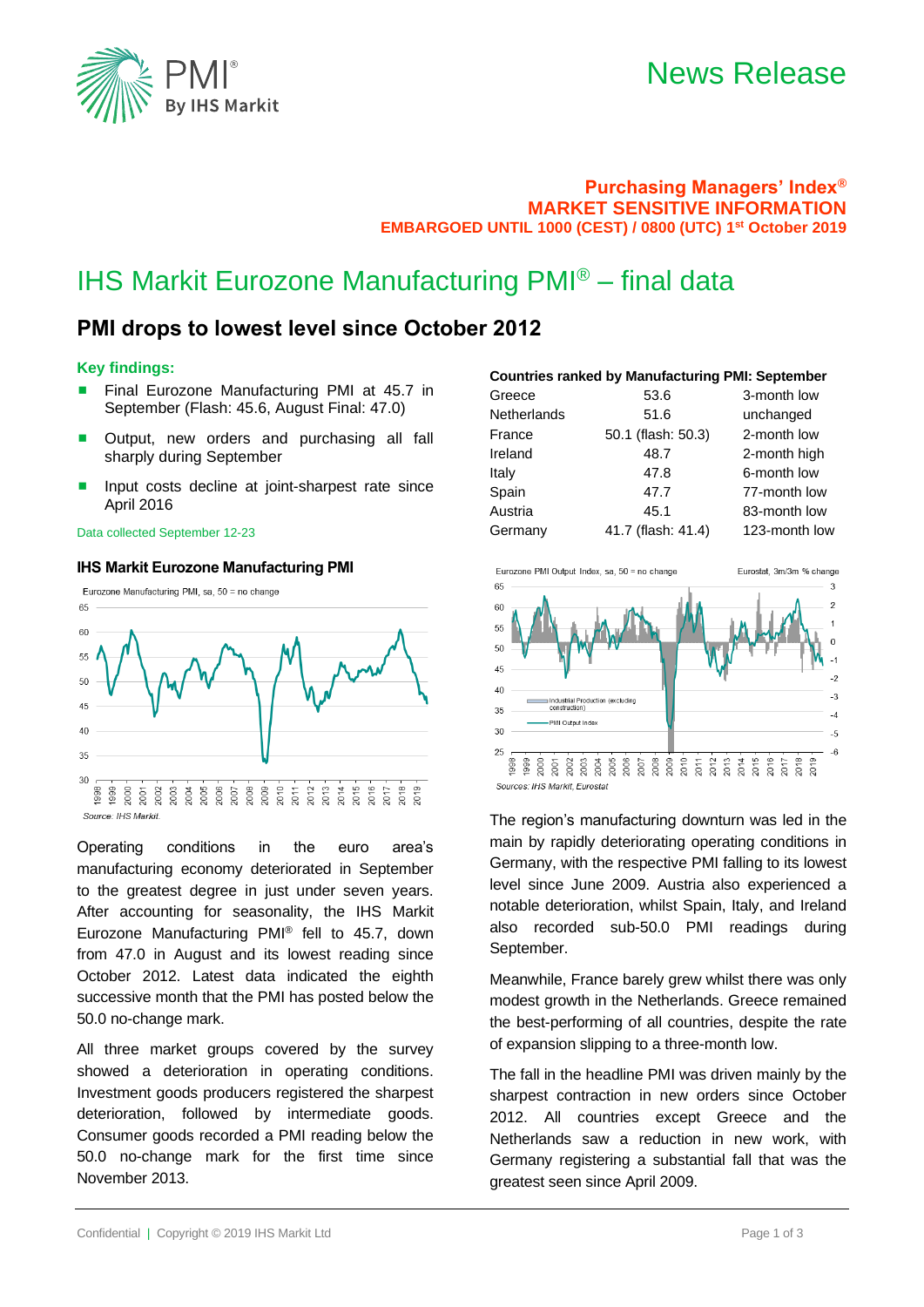# News Release



Weakening demand was apparent both at home and abroad, with latest data showing exports\* falling at a rate only slightly weaker than July's near eight-year record.

Poor trends in new work served to depress production, with September's survey indicating the greatest month-on-month fall in output since the end of 2012. Nonetheless, signs of excess capacity persisted with backlogs being cut at a considerable rate. This in turn placed pressure on payroll numbers, with the latest data showing a fifth successive monthly reduction in employment. Moreover, the degree to which jobs were cut was also the sharpest since April 2013.

Lower production and new work led firms to pare back their purchasing activity for a tenth successive month in September. The degree to which buying was cut was also the sharpest in just under seven years and helped explain a seventh successive monthly improvement in suppliers' delivery times.

With demand faltering and little evidence of supplyside constraints, average purchase prices continued to fall. That extended the current period of deflation to four months and the degree to which prices declined was also the joint-sharpest recorded since April 2016. Manufacturers were subsequently able to reduce their own charges for a third successive month, and at a slightly faster rate.

Finally, with ongoing concerns over Brexit and the negative effect on trade of the US-China trade war, confidence about the future was little-changed since August, when sentiment was at its lowest level since November 2012. German firms were again pessimistic about the future, as were Austrian companies. Moreover, except for the Netherlands, confidence was lower across all surveyed nations during September.

*\* Includes intra-eurozone trade.*

### **Comment**

Commenting on the final Manufacturing PMI data, Chris Williamson, Chief Business Economist at IHS Markit said:

*"The health of the eurozone manufacturing sector went from bad to worse in September, with the PMI survey indicating the steepest downturn for nearly seven years and sending increasingly grim signals for the fourth quarter.* 

*"The September PMI points to manufacturing output falling at a quarterly rate in excess of 1%, representing a severe drag on GDP in the third quarter. Germany is leading the downturn, with the PMI down to levels not seen since 2009, but Italy and Spain are also in deepening downturns, whilst France's manufacturing sector has stalled.*

*"There's likely worse to come, with forward-looking indicators (such as the orders to-inventory ratio) deteriorating further during the month. Businesses also remain downbeat about the year ahead, with optimism around a seven-year low amid trade war worries, signs of slowing global economic growth and geopolitical concerns, including heightened anxiety over a disruptive Brexit.*

*"Adding to the gloom, jobs are now being cut at the fastest rate since early 2013, which is not only a sign of manufacturers bracing themselves for more trouble ahead, but also adds to the risk that a deteriorating labour market will hit households and the service sector."*

-Ends-